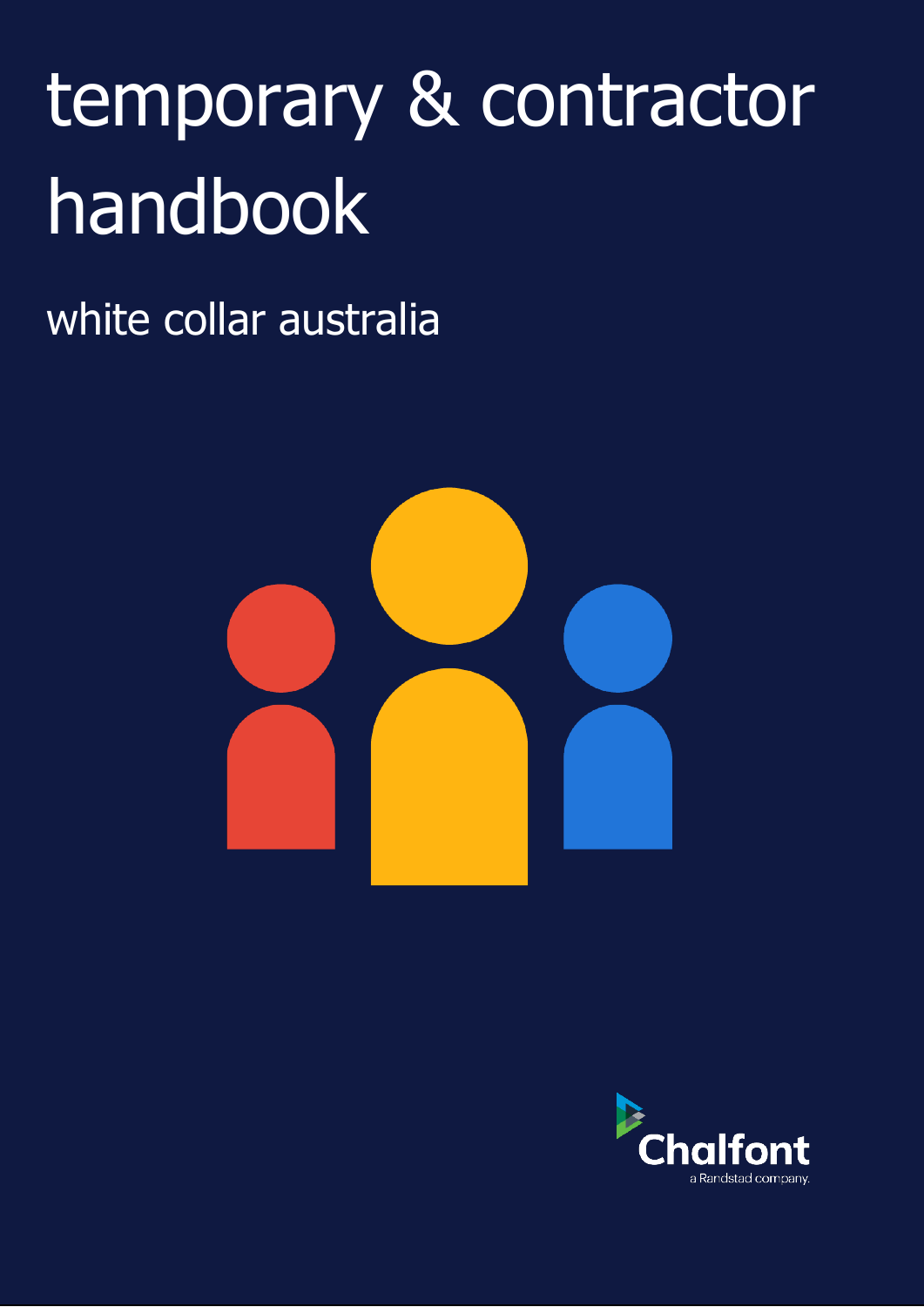## welcome to chalfont

With offices in Sydney, Canberra and Melbourne, our dedicated team of over 50 specialist recruiters are committed to providing transformational IT recruitment solutions, professional services and contractor management services to both our clients and candidates.

At Chalfont, we believe great recruitment solutions are not just about utilising databases and technology, it's also about connecting people with people, matching skills accurately and getting the culture fit spot on, every time. We're proud of our reputation for developing genuine strategic partnerships with unrivalled flexibility and value to deliver specialised solutions to our clients. Our expertise and dedication in matching candidates to jobs enables our clients to deliver innovative programs with minimal risk whilst maintaining operational continuity.

Whether you are seeking temporary or contract work, there is a good chance we will be able to assist you.

Throughout your association with Chalfont, your consultant will contact you to advise of current and upcoming positions. We are proactive in the job search process and actively market you to our clients for future positions. If your priorities or direction change with regard to temporary or contract work, please let us know.

Our temporary & contractor essentials handbook has been designed to provide you with useful information you need to know when you are on a temporary or contract assignment with Chalfont. Should you have any queries about the information enclosed in the handbook, please do not hesitate to contact your consultant to discuss. We are committed to providing you with a rewarding, safe and satisfying work experience.

It's good to know you.

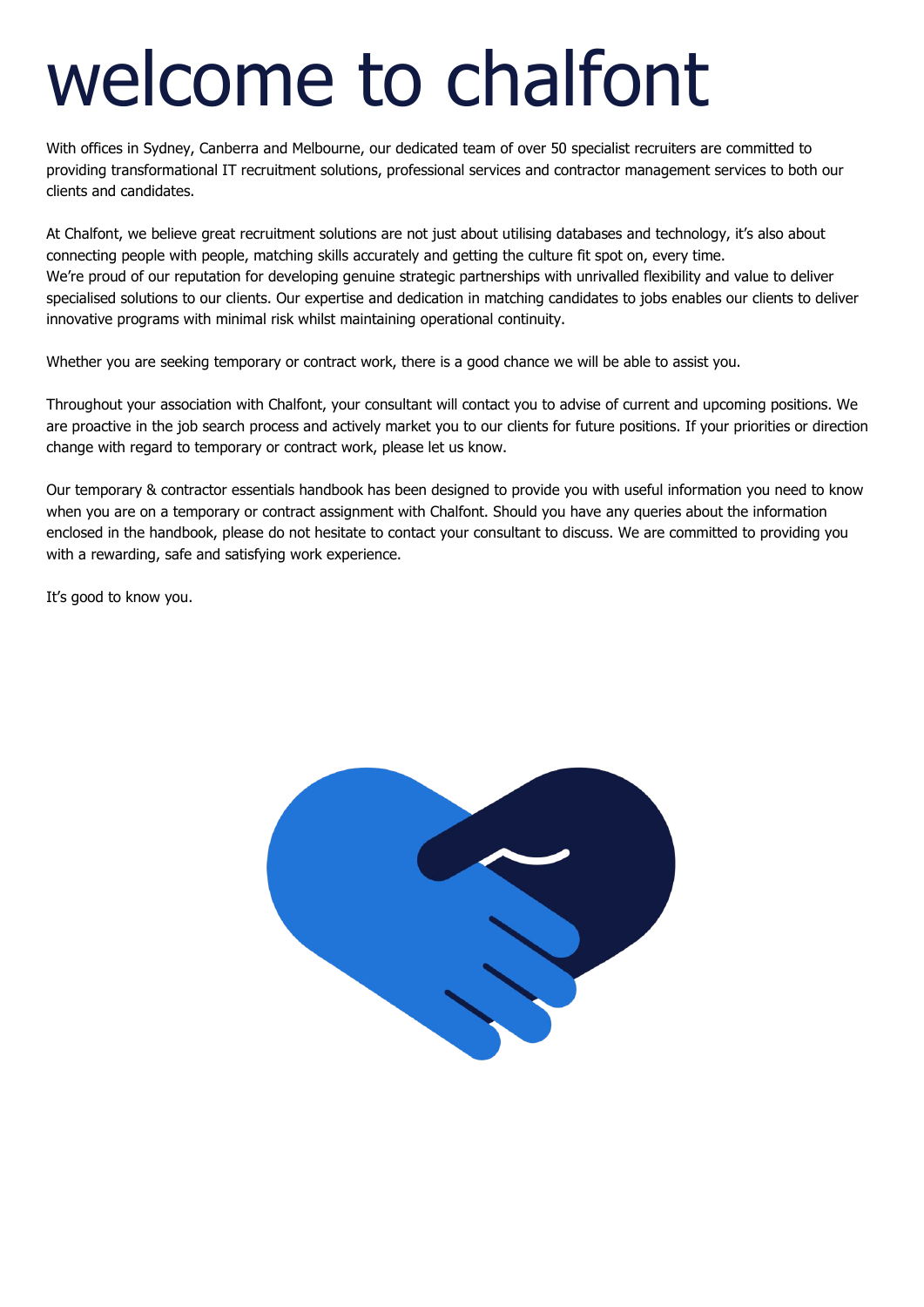## contents

| working for chalfont                                                                                                                                                                                                                 | 4               |
|--------------------------------------------------------------------------------------------------------------------------------------------------------------------------------------------------------------------------------------|-----------------|
| what kind of employment do we offer?                                                                                                                                                                                                 | $\overline{4}$  |
|                                                                                                                                                                                                                                      | 4               |
|                                                                                                                                                                                                                                      | $\overline{4}$  |
|                                                                                                                                                                                                                                      | 5               |
| office hours and the state of the state of the state of the state of the state of the state of the state of the state of the state of the state of the state of the state of the state of the state of the state of the state        | 5               |
| equal employment opportunity (EEO) __                                                                                                                                                                                                | 5               |
| managing your performance whilst on assignment                                                                                                                                                                                       | 5               |
|                                                                                                                                                                                                                                      | 6               |
|                                                                                                                                                                                                                                      | $6\phantom{1}6$ |
| bullying and harassment bullying and harassment                                                                                                                                                                                      | 6               |
|                                                                                                                                                                                                                                      | 6               |
| complaints investigation<br><u> 1989 - Johann John Stein, markin fizikar (</u>                                                                                                                                                       | 7               |
|                                                                                                                                                                                                                                      | 7               |
| benefits & wellness<br><u> 1989 - Johann Stein, marwolaethau a bhann an t-Amhain an t-Amhain an t-Amhain an t-Amhain an t-Amhain an t-A</u>                                                                                          | $\overline{7}$  |
|                                                                                                                                                                                                                                      | 8               |
| pay rates                                                                                                                                                                                                                            | 8               |
|                                                                                                                                                                                                                                      | 8               |
|                                                                                                                                                                                                                                      | 8               |
|                                                                                                                                                                                                                                      | 8               |
|                                                                                                                                                                                                                                      | 8               |
|                                                                                                                                                                                                                                      | $\overline{9}$  |
|                                                                                                                                                                                                                                      | 9               |
| pay enquiries                                                                                                                                                                                                                        | 9               |
| workplace health & safety_                                                                                                                                                                                                           | 10              |
|                                                                                                                                                                                                                                      | 10              |
|                                                                                                                                                                                                                                      | 10              |
|                                                                                                                                                                                                                                      | 10              |
|                                                                                                                                                                                                                                      | 11              |
|                                                                                                                                                                                                                                      | -11             |
| what we need to know                                                                                                                                                                                                                 | 11              |
|                                                                                                                                                                                                                                      | 11              |
| workers compensation experience and a series of the series of the series of the series of the series of the series of the series of the series of the series of the series of the series of the series of the series of the se       | 11              |
|                                                                                                                                                                                                                                      | 12              |
|                                                                                                                                                                                                                                      | 12              |
|                                                                                                                                                                                                                                      | 12              |
|                                                                                                                                                                                                                                      | 14              |
|                                                                                                                                                                                                                                      | 14              |
| housekeeping                                                                                                                                                                                                                         | 14              |
|                                                                                                                                                                                                                                      | 15              |
|                                                                                                                                                                                                                                      | 15              |
| working from home <b>with the contract of the contract of the contract of the contract of the contract of the contract of the contract of the contract of the contract of the contract of the contract of the contract of the co</b> | 16              |
|                                                                                                                                                                                                                                      | 16              |
|                                                                                                                                                                                                                                      |                 |

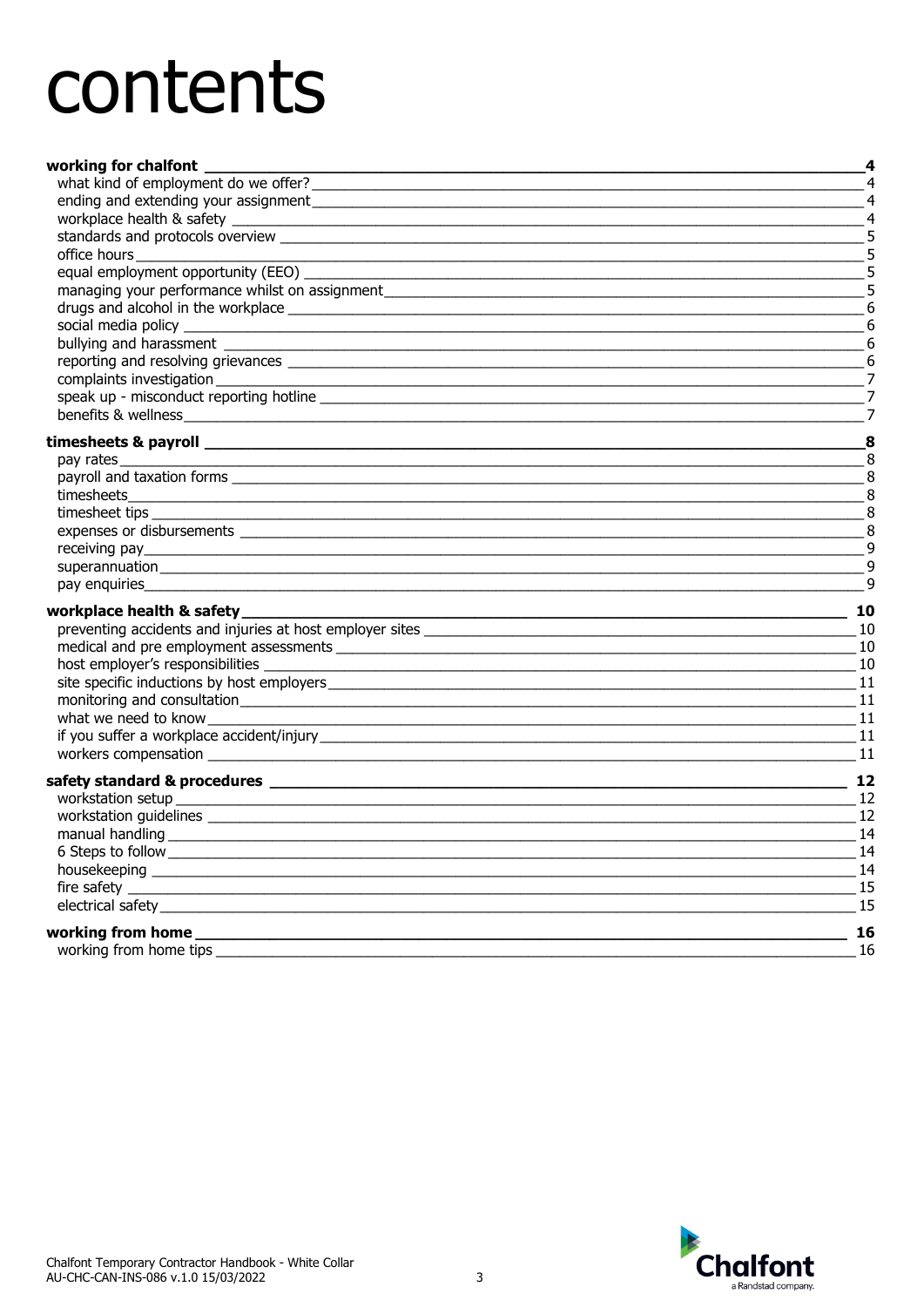## <span id="page-3-0"></span>working for chalfont

As you are now an employee of Chalfont you can now enjoy the benefits of working with a specialist IT recruitment agency. In addition, it is important to remember that as an employee we expect you to uphold our values and act in a way that positively represents our brand.

We expect you to use these values as a minimum benchmark for acceptable behaviour. However, it is also your responsibility to make yourself familiar with the host employer's policies and procedures and follow these in the first instance.

#### <span id="page-3-1"></span>**what kind of employment do we offer?**

#### **temporary assignments**

The type of work Chalfont offers is of a temporary nature and is not guaranteed in any way. Temporary assignments are available across our entire network of offices, with the majority of work at short notice. You are not entitled to any minimum number of assignments or hours per week. You may reject or accept any offer of an assignment at your own discretion. If an offer of assignment is accepted, you must accept the terms of the individual assignment. Each individual assignmentmay differ in its terms, such as length of assignment, hours of operation, days of work and pay rate. Your consultant will brief you on each assignment prior to your commencement. If you have any queries feel free to raise these with your consultant.

Chalfont may alter the terms of each assignment, such as the start and finish dates or the days of work. Our clients, who will become your host employer, determine the terms for each assignment, so each assignment could be for a few hours, a few weeks or a few months. If a host employer asks you to change roles or perform a different task while on assignment, you must report this to your Chalfont consultant. You must only perform the role and tasks that you have been assigned to do, as any other tasks may not have been assessed for workplace health and safety. While the Host Employer will supervise and direct your day to day activity on their site, Chalfont is still responsible for you at all times, and will routinely check how you are going in each assignment, regardless of length.

Chalfont does not:

- Guarantee the existence of assignments or work for temporary employees.
- Guarantee the duration or the pay rate of any assignment.
- Provide any paid leave, including but not limited to annual, long service, parental, carers or sick leave.

#### **permanent work**

We offer a permanent placement service; please ask your consultant if you would like more information.

#### <span id="page-3-2"></span>**ending and extending your assignment**

Temporary and contract work is dependent on business requirements so there may be instances where your assignment comes to an end earlier than expected. When this happens, we will inform you as soon as possible. On the contrary, there is also the possibility that the assignment may be extended and we will consult with you in this instance Further details are contained within your temporary / contractor agreement and assignment confirmations.

#### <span id="page-3-3"></span>**workplace health & safety**

Chalfont's method and values shape the way we work to achieve our vision of being the number one recruitment & HR services company, both locally and across the globe. For us this means number one in people practice. Importantly, to achieve this in Australia, Chalfont – a Randstad company underlines the importance in meeting its legal and social responsibility of providing and main- training, so far as is reasonably practical, a safe and healthy working environment and appropriate support mechanisms for all employees, including temporary employees, contractors, sub-contractors, customers and visitors (Randastad Work Health Safety & Welfare Policy).

Please refer to the WHS section for more information.

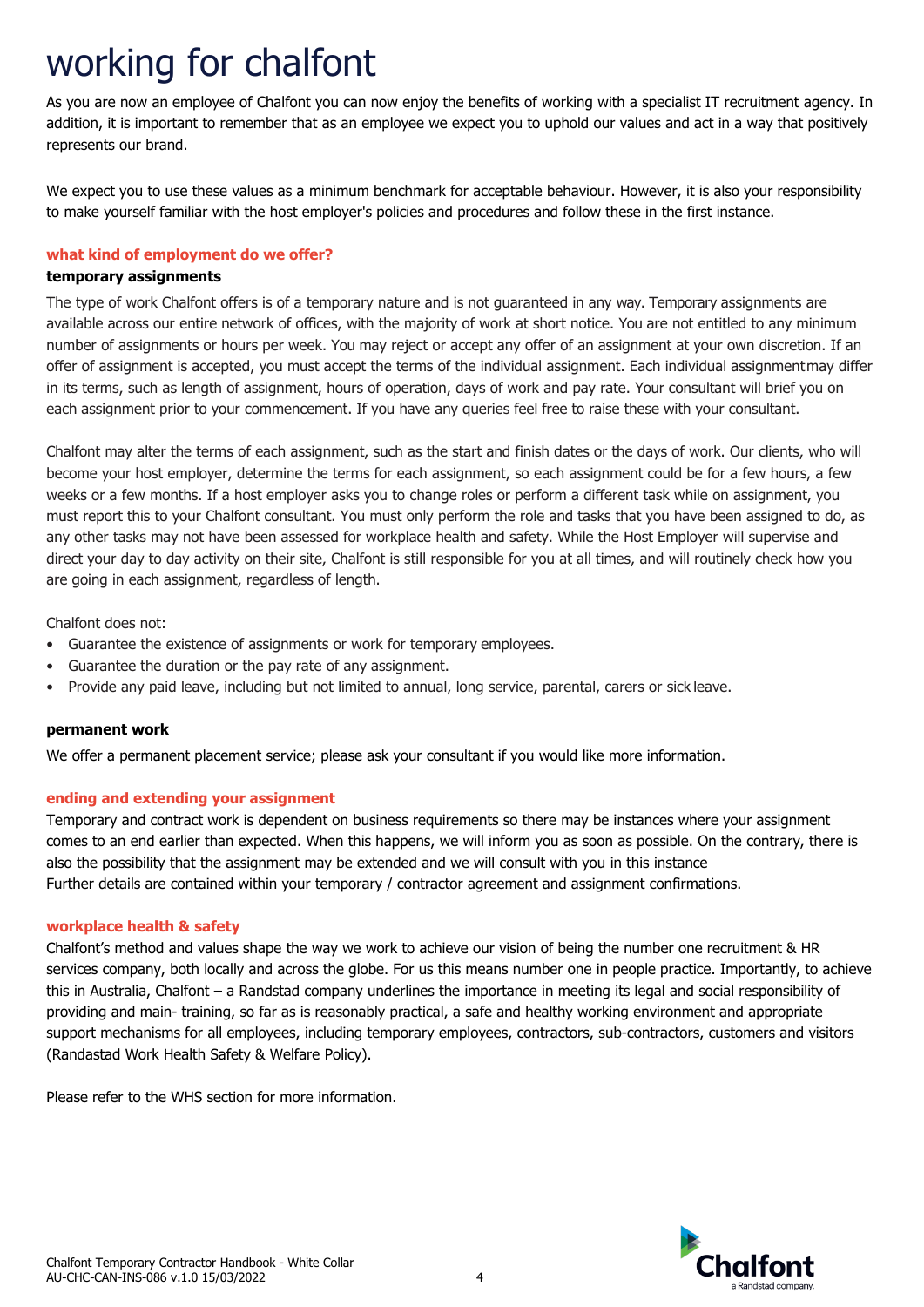#### <span id="page-4-0"></span>**standards and protocols overview**

We are focused on excellence and committed to fostering high levels of professionalism, so before you get started on an assignment it is important to familiarise yourself with our standards and protocols.

Chalfont expects you to respect the rights of others and to treat them fairly. Harassment of any kind is not acceptable and could result in the conclusion of an assignment. Similarly, should you find yourself in an uncomfortable situation, do not hesitate to contact your consultant.

When you enter different work environments you will be exposed to confidential or personal and sensitive information. Please ensure you keep all information confidential, even once your assignment has finished and do not breach your Contract of Service with Chalfont and its clients.

When accessing a client's computer network, which includes e-mail, the internet and various software programs, please remember to follow the host employer's computer policy on use. Confidentiality of passwords and information is paramount. The use of any systems for offensive or obscene material is unacceptable and may result in the conclusion of your assignment.

Except in the case of an emergency, please make personal phone calls only during breaks. You must be aware of and adhere to the host employers smoking policy. If you encounter any difficulties or have a complaint, please address it with your consultant immediately rather than approaching the client.

Strive for success. Permanent opportunities often develop from temporary and contract assignments.

#### <span id="page-4-1"></span>**office hours**

Your consultant will advise you of the opening hours of the Chalfont office you are working for. Outside office opening hours, we have an afterhours service that manages calls around shift filling, availability, emergencies etc. You should call your consultant during business hours for any queries.

#### <span id="page-4-2"></span>**equal employment opportunity (EEO)**

As an equal opportunity employer, Chalfont is committed to ensuring a workplace free of discrimination, harassment, bullying and victimisation. This commitment is based on the value we place in you and our determination to comply with all relevant equal opportunity laws. Chalfont does not tolerate any of the following behaviours from our employees.

#### **EEO principles**

- No discrimination: Chalfont aims to ensure, through the application of all company policies, practices and procedures, that no discrimination takes place and that you enjoy equal access to opportunities during your association with the company. The basis of employment decisions is merit based.
- No harassment: Chalfont will not tolerate sexual, racial, religious or other kinds of harassment in the workplace.
- No bullying: Chalfont will not tolerate bullying and will take appropriate measures to manage any occurrences.
- No victimisation: Chalfont will not tolerate victimisation or unfair treatment of anyone who makes a genuine EEO complaint.

Chalfont is committed to a high level of equal employment opportunity compliance by ensuring that all complaints are handled in a timely and professional manner.

If you feel you are being discriminated against, please contact your consultant or refer to the grievances, complaints and misconduct process below.

#### <span id="page-4-3"></span>**managing your performance whilst on assignment**

We will endeavour to maintain regular contact with you and your host employer whilst you are on assignment. This is so we can effectively manage your performance and provide you feedback to ensure we are giving you every chance to be successful.

It is fundamental that you take direction from your direct manager in the first instance as they are the ones that will be managing your workload and day to day activities.

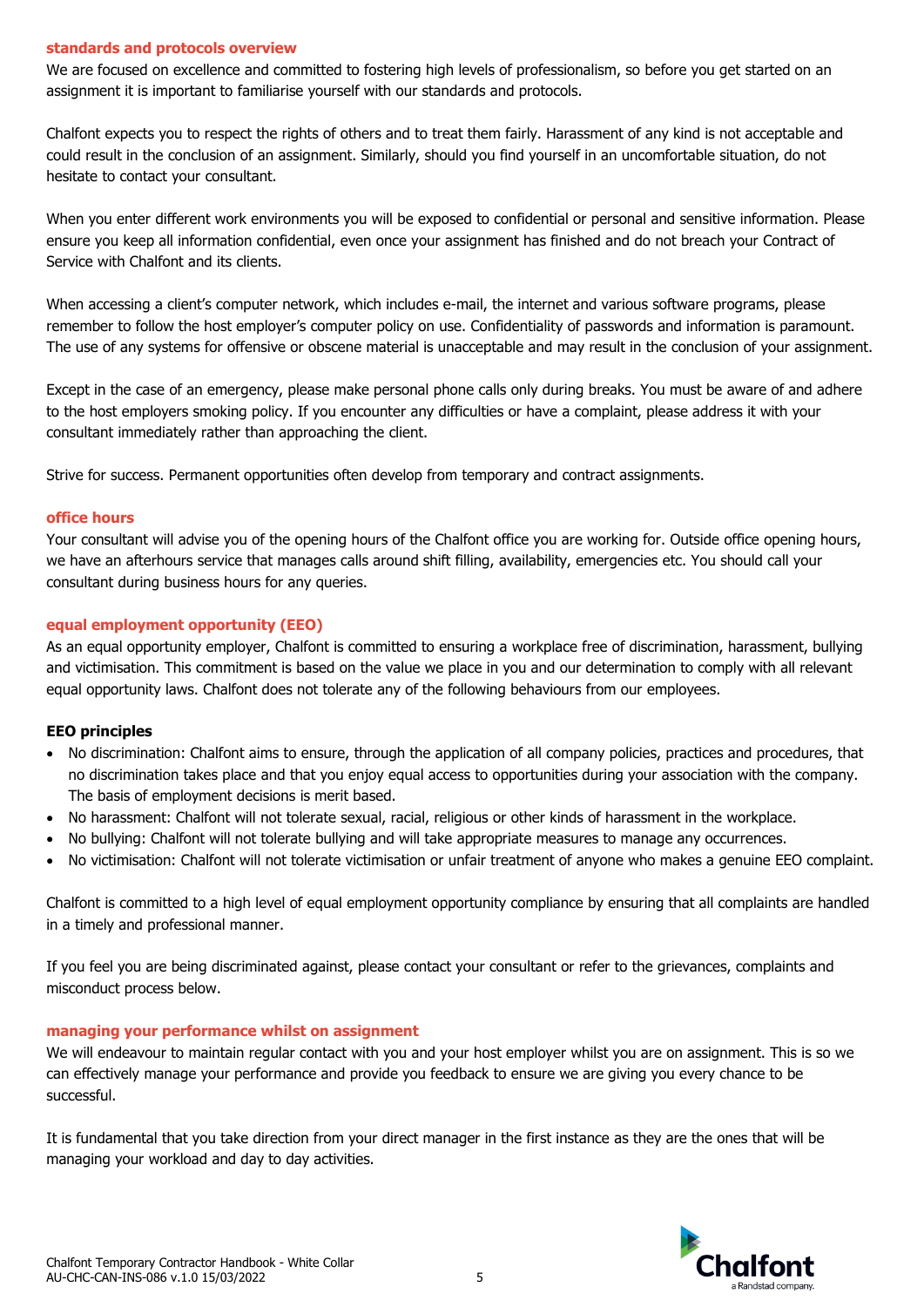#### <span id="page-5-0"></span>**drugs and alcohol in the workplace**

Drugs or alcohol have a direct impact on an individual's work performance and safety. You must be aware of and adhere to the host employers' drug & alcohol policy. In the absence of a policy, Chalfont's policy is that the consumption of drugs and/or being under the influence of drugs and alcohol will not be tolerated in Chalfont offices and host employer sites.

Consumption of alcohol is only allowed at the direction and permission of Host employer's management.

Illicit drugs are prohibited. Anyone found in possession, under the influence or selling/buying illicit drugs while at work for Chalfont will have disciplinary action taken. You must notify your consultant if you are taking Prescription or non-prescription drugs which have the potential to impact upon a person's ability to work safely. This extends to the operation of motor vehicles and equipment.

Please Note: Chalfont reserves the right to perform a drug or alcohol test on any Chalfont employee. Chalfont may also perform a drug or alcohol test if it is suspected that you may be under the influence of drugs or alcohol and intending to go to work. Any failure to comply with safe working instructions could lead to the cessation of your assignment.

If you suspect others in the workplace are under the influence of drugs or alcohol, then notify the host employer and your Chalfont Consultant.

#### <span id="page-5-1"></span>**social media policy**

Posts or images to social media should not be defamatory, abusive, inappropriate or contain confidential information about Chalfont or the Host Employer. Bullying or intimidation through social media will not be tolerated and may lead to disciplinary action.

#### <span id="page-5-2"></span>**bullying and harassment**

Bullying and harassment in the workplace is unacceptable and will not be tolerated by Chalfont. If you believe that you have been subjected to bullying and harassment or have witnessed such behaviour it is important that you speak to your consultant immediately and please note our guidelines for reporting a grievance.

#### <span id="page-5-3"></span>**reporting and resolving grievances**

A grievance is an incident which is believed to be grounds for a complaint. This may include a cause for distress, unfair treatment or something more serious.

#### **Informal Grievance**

What if I think I can resolve the matter myself? In many situations, the first appropriate step is to tell the person who is the cause of the complaint how you feel. If the complaint is about their behaviour, tell them that it is unacceptable, offensive or hurtful. If it is about a work decision, tell them why you think it is unfair or inappropriate. Sometimes people behave inappropriately without realising or make decisions without considering the repercussions. Telling the person will give them a chance to stop or change what they are doing. If you decide to take this action, it is important that you also seek support from your Chalfont consultant.

What should I do if I can't approach the person involved? If you don't feel that you can't approach the person directly, then explain the problem to your Chalfont consultant. They will advise on what your options are and, if you wish to lodge formal grievance or report an incident, will advise you on how to do so (see section below).

If you don't feel comfortable talking to your consultant (or your complaint is in regard to your consultant), you can then contact the local branch manager or the Chalfont Contractor Care Team.

#### **Formal Grievance**

How do I lodge a formal grievance?

- Discuss with your Chalfont consultant, Chalfont Branch Manager or Chalfont Contractor Care Team.
- You may also wish to put your complaint or incident in writing and provide it to your Chalfont consultant.
- There may also be instances where it is appropriate to inform your manager at the Host Employer. Please note that this should be in addition to contacting Chalfont.

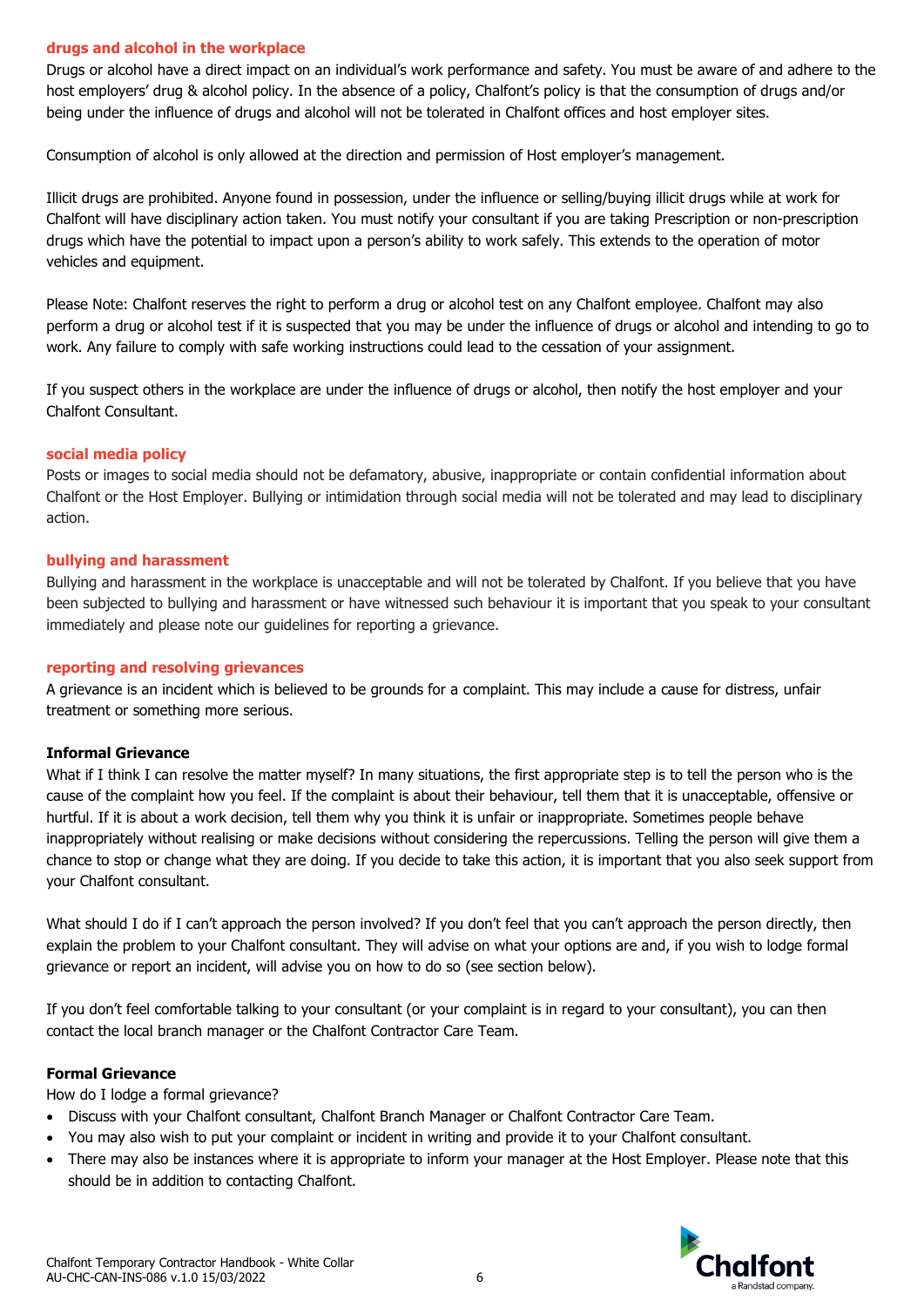#### <span id="page-6-0"></span>**complaints investigation**

Complaints are investigated in an impartial, confidential and timely manner – the guiding principles of Chalfont's grievance handling procedure are:

- Impartiality. If you raise a grievance, it will be investigated in a fair and impartial manner. No judgements or assumptions will be made, and no action will be taken until the investigation is complete. If a complaint is made against you, your rights will be protected, and you will be given an opportunity to tell your side of the story.
- Confidentiality. If you raise a grievance, the details will remain confidential between you and the investigating team. Those involved in an investigation, must maintain strict confidentiality regarding all aspects of the process or face disciplinary action.
- Timeliness. Each grievance will be finalised within as short a period of time as possible. Where necessary, all information will be passed on to the relevant manager immediately.

#### <span id="page-6-1"></span>**speak up - misconduct reporting hotline**

Speak Up is a way for Chalfont employees, suppliers and clients to confidentially to raise issues about misconduct in the workplace such as unsafe, unethical or illegal practices.

We rely on people to speak up whenever they feel there is a breach of Chalfont's Business Principles or that they, their colleagues, our clients and suppliers, our business or our reputation might be at risk in accordance with the Chalfont Misconduct Reporting Policy. If you encounter discrimination, sexual harassment, unfair employment practices, threats, physical violence or financial conflicts of interest, don't remain silent.

If you have concerns that you feel cannot be raised with your Chalfont consultant or through normal procedures, you can rely on Speak Up, a 24/7 telephone helpline run by an independent provider:

#### **Australia**

| Freecall Number:  | 1800 452 051                                              |
|-------------------|-----------------------------------------------------------|
| Access Code:      | 47064                                                     |
| Language Options: | Enalish                                                   |
| Website:          | https://www.speakupfeedback.eu/web/integrityatChalfont/au |

Your confidentiality is protected to the extent possible. Chalfont has a strict policy of non-retaliation against persons who make workplace misconduct reports under this policy.

#### <span id="page-6-2"></span>**benefits & wellness**

As an Chalfont candidate, you are a valuable asset and looking after you is important to us. As a way of saying thanks, our Randstad benefits platform is here to provide you with perks to enhance your work-life balance.

The Randstad benefits platform in partnership with FlareHR has discounts & perks on phone plans, healthcare & retail. Your access to benefits begins with the first day of your assignment/booking and ends 28 days after the assignment/booking ends.

Any discounts you purchase are emailed to you as vouchers which can also be used well after your assignment ends with us.

Randstad benefits are accessible from the [my Randstad web portal](https://my.randstad.com.au/#/login) – "benefits & wellness". [My Randstad web portal](https://my.randstad.com.au/#/login) also houses your booking details, timesheets, and payslips.

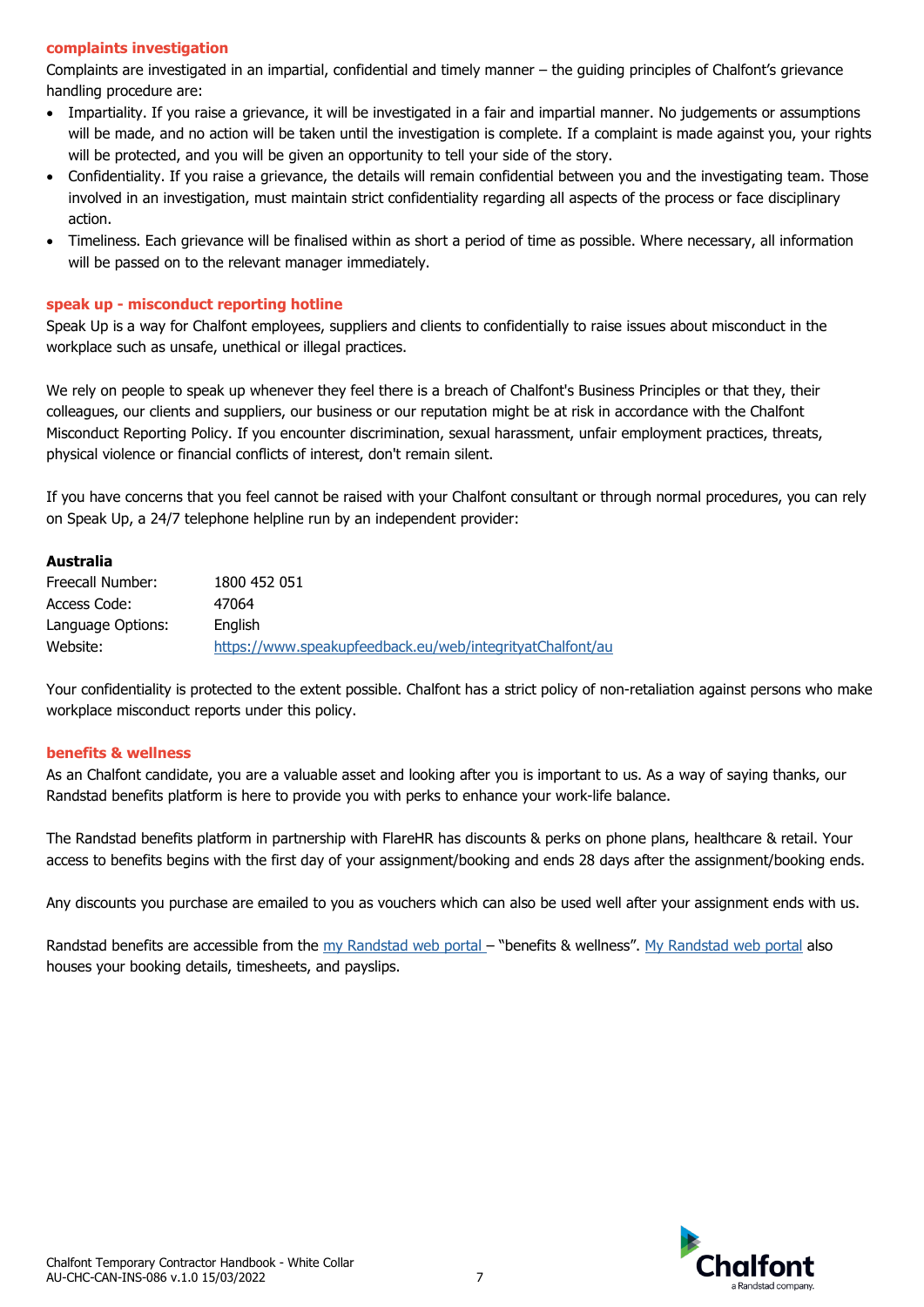## <span id="page-7-0"></span>timesheets & payroll

#### <span id="page-7-1"></span>**pay rates**

Your hourly/daily rate will be agreed upon with your consultant prior to the beginning of each assignment.

#### <span id="page-7-2"></span>**payroll and taxation forms**

Payroll and Taxation forms (requiring your Tax File Number if applicable) must be completed prior to the commencement of a contract assignment.

If your tax file declaration is not received within 14 days, your withholding tax rate will be charged to the highest tax bracket.

If you are to be paid as a Company you must provide your consultant with your Certificate of Currency, evidence of Insurances and Registration documents for a business or company name. See your Contract of Service Terms and Conditions or Independent Contractor Agreement for more information on what is required.

#### <span id="page-7-3"></span>**timesheets**

As a temporary or contract worker employed by Chalfont, you will be paid weekly. Your timesheets need to be completed and submitted by no later than Close of Business each Monday. Only complete timesheets with appropriate approval will be paid, so it is important that you check your timesheet before submitting it, ready for approval by your supervisor. Overtime needs to be approved by your supervisor prior to it being worked.

Timesheets are processed at the start of each week, and generally your pay will be available in your bank account on no later than Thursday (unless there is a public holiday in NSW whereby your pay may be delayed by one day). You will have access to your own profile on my Randstad web portal, through which you can view your bookings and pay slips.

Your Chalfont consultant will let you know which timesheet system is right for you from the following options. More information and guides on how to use them is available on our website.

#### **my Randstad web portal**

As well as viewing pay slips, you can submit timesheets through your profile on [my Randstad web portal](https://my.randstad.com.au/).

In order to submit your timesheets and expenses from any location, you can use a MyRandstad mobile app which is available for android phones or iPhones.

#### **client based systems**

Some Chalfont clients use their own timesheets or shift attendance systems and provide the shift information directly to us. If you are placed at one of these sites, your Chalfont consultant will make sure you get all the instructions and training you need to get you started.

#### <span id="page-7-4"></span>**timesheet tips**

When using my Randstad web timesheets, please remember the following points:

- DO enter your hours using a 24 hour clock.
- DO ensure that you are inserting the hours in the correct columns.
- DO enter your unpaid break duration in minutes.
- DO submit your timesheet on Sunday night, latest COB Monday to ensure payment in the next week's pay run.

#### <span id="page-7-5"></span>**expenses or disbursements**

<span id="page-7-6"></span>Expenses and allowances are easy to claim through the my Randstad timesheets. Simply select to add an expense or allowance, choose the type, and enter the amount claimed. Add photos of your receipts using your smartphone's camera or upload other supporting documentation to your my Randstad timesheet to have claims and allowances approved and paid along with your timesheet.

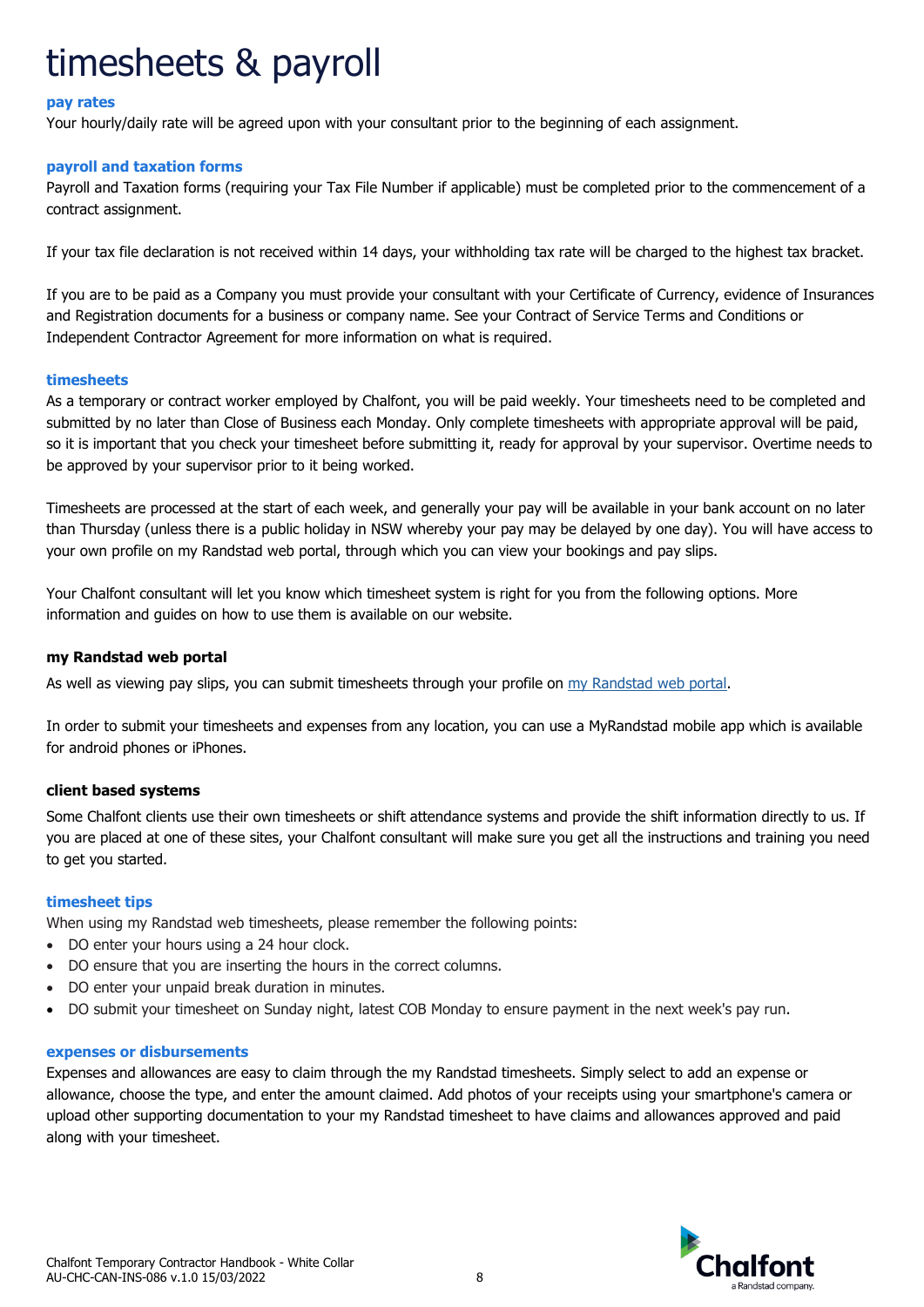#### **receiving pay**

Payment will be made by electronic funds transfer (EFT) into your bank account following the receipt of your approved timesheet. You will be given access to the my Randstad web portal, where you can view your bookings and see your pay slips.

#### <span id="page-8-0"></span>**superannuation**

Chalfont makes a contribution of the applicable State Guarantee Levy to a superannuation fund on all "ordinary time" earnings, when you earn more than \$450 (gross) in any one month.

You will receive a Standard Choice form within 28 days of your first salary payment from Chalfont or within 28 days from the date you request one. You are able to nominate your own superannuation fund by completing this form and returning it to the nominated address on the Super User Choice form.

In addition to the completed Standard Choice form you will also need to provide us with the following:

- The full name and contact details of the fund.
- The account name in full.
- The number or other unique identifier (if any) that the fund uses to refer to your account.
- The Australian Business Number (ABN) and Superannuation identifier or number.
- What method can be used to make contributions to the fund and any necessary details to enable the payment to be made.
- A written statement provided by or on behalf of the trustee of the fund, that the fund is a resident regulated fund that can accept Chalfont's contributions.

Provided the superannuation fund you have nominated is a complying fund and all documentation is completed correctly, all future contributions will be directed to that fund.

If you are a PAYG worker, you can add information on your superannuation fund via my Randstad web portal. Moreover, the portal gives you an access to information on the selected super fund, option to change your super fund and allows you to view the history of your super choices. To learn more about electronic super choice form, please watch [a short training video.](https://youtu.be/uBf8kGPqmQs)

If a fund choice has not been made all employer contributions will be remitted to Chalfont's default fund. The default fund will be nominated on the Standard Choice Form supplied to you. As an employer, superannuation must be remitted on a quarterly basis, however we currently remit to the Superannuation Fund monthly. After a period of 12 months you may change your choice of fund. This can done only once within a 12 month period.

Please note: If you are paid as a company Super User Choice does not apply to you. If you are registered as a Company or Trust it is your responsibility to pay, to an approved fund, the required amount of superannuation. If you are paid under an Award, Australian Workplace Agreement (AWA), Enterprise Bargaining Agreement (EBA) or a defined benefit fund, Super Choice may not apply to you. Please ask your consultant or contact the Customer Service Hotline if you are unsure.

If you have any questions please contact the Australian Tax Office on 13 28 64, visit<https://www.ato.gov.au/Super/> or contact our Customer Service Hotline on 1300 852 155 or via email [customerservice@Randstad.com.au.](mailto:customerservice@Randstad.com.au.)

#### <span id="page-8-1"></span>**pay enquiries**

If you have any queries, contact the Customer Service Hotline on 1300 852 155 or email customerservice@Randstad.com.au. Your queries will be answered between 8.30am to 5.30pm (EST) weekdays. If your call is answered by voicemail, leave your full name (including spelling), Employee ID number, contact phone numbers including your area code and the reason for your call. Your call will be responded to promptly.

Please advise your consultant if there are any changes to your address, telephone number or bank account details to ensure you receive your Pay Advice, Recipient Created Tax Invoices (RCTI's) or Remittance Advice

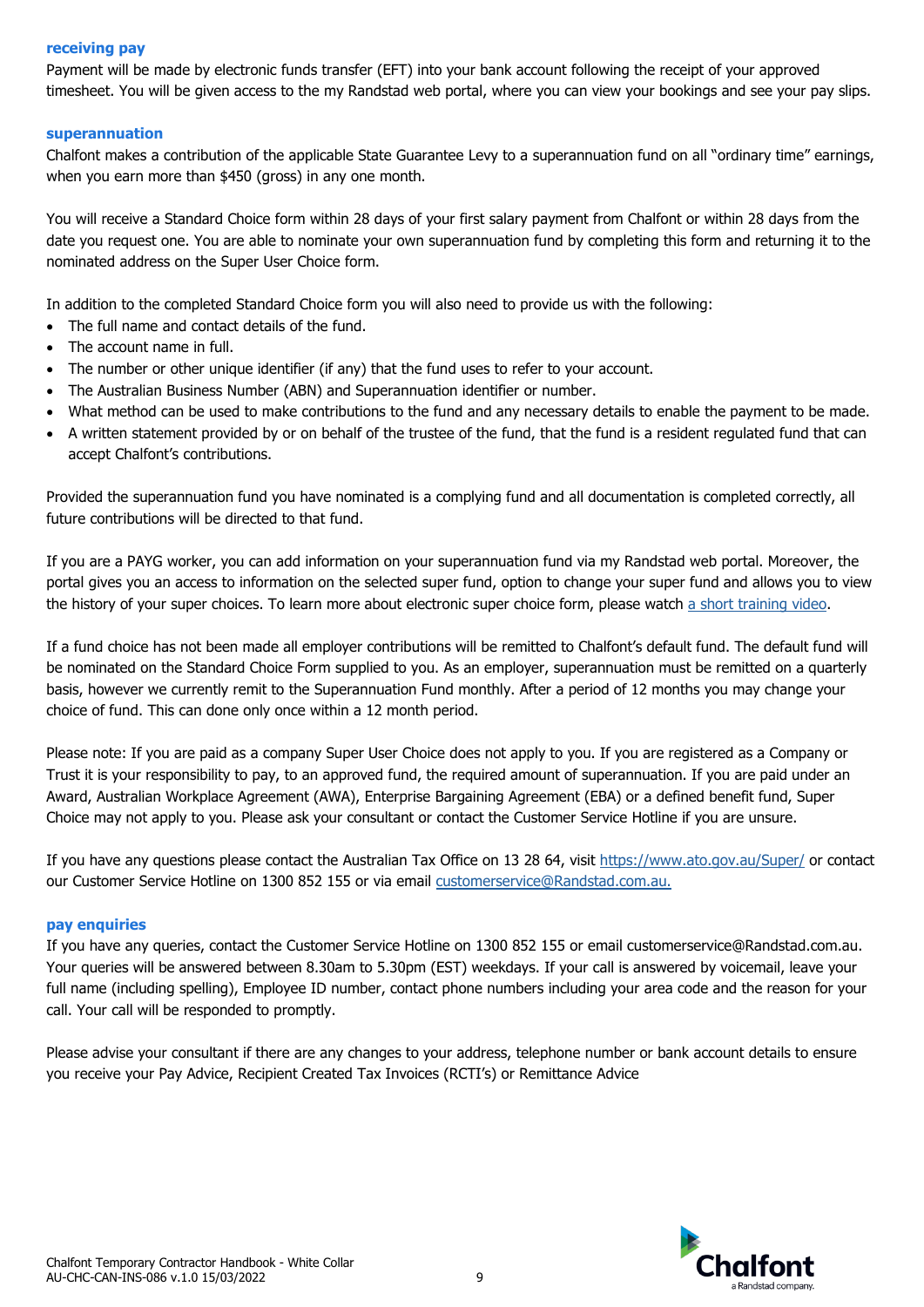### <span id="page-9-0"></span>workplace health & safety

You are an important asset to Chalfont, which is why we take all reasonably practicable steps to ensure your health and safety in the workplace when working with our clients. Workplace health and safety is largely about common sense and we ask you to co-operate with Chalfont and our clients to ensure your own personal safety and to make sure that your actions do not endanger those around you.

Your safety, and the safety of the people you are working with, depends on your awareness of safe working practices and the need for a safe working environment. Although Chalfont acknowledges its obligations to you, safety is a cooperative effort.

You must take responsibility for your own safety by:

- Advising your consultant prior to starting an assignment if you have any pre-existing injuries or disabilities which will not allow you to perform your role in a safe manner.
- Informing you consultant if your ability to perform duties safely in the workplace changes.
- Making sure you know how to do the job safely before you commence.
- Being aware of any safety risks associated with the intended tasks.
- Following safety instructions.
- Reporting anything you feel is unsafe about the equipment, task or work environment.
- Avoiding the use of equipment that you are not fully trained to use or unsure how to operate.
- Discussing any aspect of job safety that you are concerned about with your supervisor and Chalfont consultant.

Chalfont maintain a comprehensive set of procedures relating to work health and safety, these are available to you, please contact your consultant should you wish to review these in full, the following is an overview to assist you maintain your safety whilst working with Chalfont.

#### <span id="page-9-1"></span>**preventing accidents and injuries at host employer sites**

Chalfont assesses host employer sites for safety requirements before sending anyone onto those sites to ensure host employers are providing a safe workplace. Where safety issues are identified on a host employer site then Chalfont works with the host employer to fix those issues either prior to workers starting or not allowing workers to perform those roles. For all medium and high risk tasks Chalfont produces as Job Analysis. Your recruitment consultant will advise you of the main hazards you may face on site and the control measures in place with the host employer to protect you. Host employers are required to treat you as they would their own employees for all health and safety matters. This may include making you aware of their Health & Safety Policy, assessing any health and safety risks which may affect you and recording any accidents or injuries that involve you.

Randstad are committed to ensure our systems and processes are robust and up to date, Randstad and Chalfont are accredited to ISO 45001:2018 Occupational Health & Safety Management systems (previously Australian / New Zealand Standard: 4801).

#### <span id="page-9-2"></span>**medical and pre employment assessments**

In addition to assessing the host employer sites, Chalfont also assess each job role so that we can place people who are a perfect job fit. We perform medical and pre-employment assessments where required, so that your abilities are matched to the jobs we place you in. You may be asked to complete either or both of these assessments during the registration process. This is to ensure we are not placing you in a role that could cause or aggravate any existing conditions or injuries.

Chalfont will investigate all injuries, hazards and near misses to identify root causes and put corrective measures in place with the client.

#### <span id="page-9-3"></span>**host employer's responsibilities**

Chalfont's host employers are responsible for the provision of a safe working environment and systems of work. They must ensure that equipment provided to you is in a safe condition for use and provide instruction, training and supervision as necessary to ensure your safety.

Host employers must also consult with you on any changes to systems of work that directly affect your safety, in most instances your Chalfont consultant and Chalfont's WHS team will be involved.

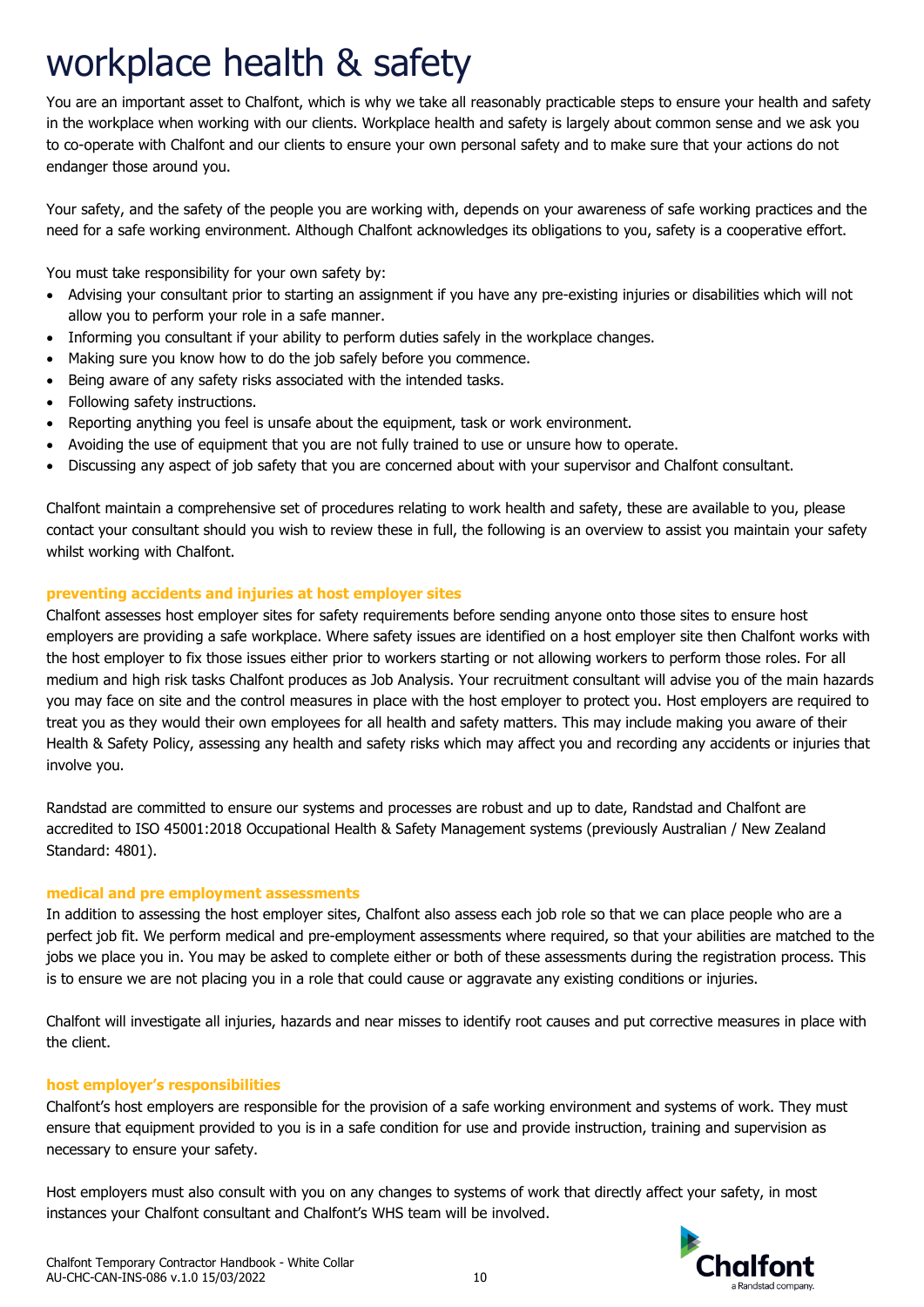#### <span id="page-10-0"></span>**site specific inductions by host employers**

When you arrive on site for to start an assignment, your host employer must conduct a site specific induction that will include:

- Orientation of facilities.
- Fire/evacuation/emergency procedures and contact personnel.
- Specific training/induction on tasks and equipment to be used.

An induction on site is important to ensure you are comfortable in the job and understand what is expected of you. Also, any specific hazards on the site that you need to be aware of.

#### <span id="page-10-1"></span>**monitoring and consultation**

Your consultant will be in touch with you to ensure that you are comfortable in your assignment. As our eyes and ears on the host employer site, we need feedback to ensure your safety.

#### <span id="page-10-2"></span>**what we need to know**

Contact your Chalfont consultant immediately if:

- You identify a hazard that cannot immediately be rectified.
- You have not had a site specific induction when you first start an assignment.
- You are asked to undertake additional duties for which you have had no instruction.
- You are assigned to a new position.
- You are directed to use equipment different to that originally required of the job.
- You are asked to use equipment that is not part of your current job or you are asked to use equipment that you have not been trained on.

Remember - Do not use any equipment/machinery without having received instructions on its safe use, this includes un- block, maintain or service the equipment/machinery.

#### <span id="page-10-3"></span>**if you suffer a workplace accident/injury**

If you suffer an accident/injury you must notify your consultant immediately and provide all relevant details relating to the incident.

Chalfont have a team dedicated to assist you in the event of injury.

#### <span id="page-10-4"></span>**workers compensation**

Chalfont maintains insurances to cover you in the event of a workplace injury. On submission of a claim form Chalfont and our nominated claims management providers (as part of the Workers Compensation schemes in each state and territory) will assess the claim and provide appropriate advice to you.

This does not apply to Independent Contractors who are responsible for their Workers Compensation policy and income protection.



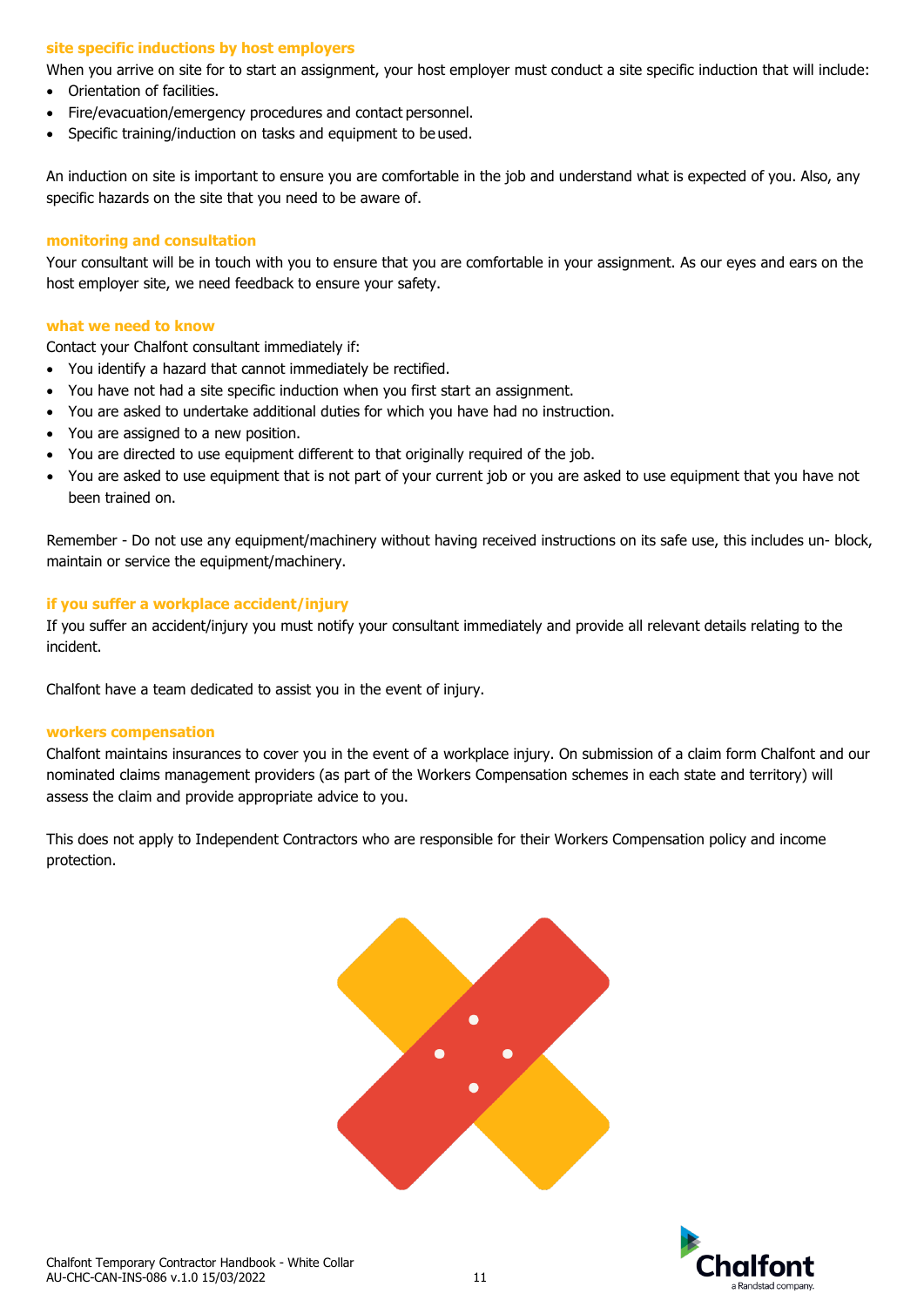## <span id="page-11-0"></span>safety standard & procedures

You must always ensure that you are aware of the safety procedures of each host employer site you attend. Chalfont also expects that you are aware of these basic safety standard and procedures.

#### <span id="page-11-1"></span>**workstation setup**

Workstation setup is extremely important, regardless of which industry or workplace you are in. If you find yourself in any discomfort, you may need to have your workstation ergonomically assessed. Please contact your consultant, who will organise to have this completed as soon as possible and provide you with information on optimal workstation setup. Some consequences of a poor workstation set up include:

- Sore neck, back or wrists
- Sprains and strains
- Sore or strained eyes
- Increased time off work
- Less productive
- RSI
- Poor posture.

#### <span id="page-11-2"></span>**workstation guidelines**

#### **adjust your chair**

- Adjust the height of the chair so that your shoulders are relaxed, upper arms by your side, elbows at approximately 90° to 110° and your hands in line with your forearms (neutral wrist posture) when using the keyboard.
- Your hips and knees should be at approximately 90 $^{\circ}$ , and feet flat and supported on the floor or footrest ensure you have sufficient leg space to stretch out and do ankle pumps!
- The seat pan angle should be adjusted so your thighs are parallel to floor, or your hips are slightly higher than your knees.
- There should be a gap of approximately 5cm between the back of the knee and the seat.
- The lumbar support of chair should be positioned in the lumbar curve of your spine.

#### **adjust your computer setup**

- The keyboard should be flat on the desk immediately in front of you (up to 10cm from the front edge of the desk), and the mouse to the side and as close as possible to the keyboard.
- The computer monitor should be directly in front of you, positioned an arm's length from you when
- sitting correctly.
- The top of the screen should be at eye level, and the screen angled slightly upward toward your eyes.

#### **body mechanics**

- Your sternum should be facing slightly upwards and your chin gently tucked in.
- Your back should be supported by the backrest of the chair.
- Your shoulders should be relaxed and your elbows at approximately 90° to 110°.
- Maintain your wrists in a neutral posture forearms and hands in line when typing and mousing (hover yourhands above the keyboard — do not rest your wrists on the desk).
- Relax your hands and fingers on the mouse when not using the mouse.
- Avoid repetitive twisting and bending of the spine.

#### **chair**

- Ensure the chair base and back rest are height and angle adjustable, and the chair has a five-caster base with full 360° swivel.
- Arm rests are not usually recommended  $-$  if used, they should be height adjustable.

#### **document holders**

- Documents referred to during computer use should be positioned on a document holder between the monitor andkey-
- board use the raised and angled document holder as a reading and writing surface where appropriate.

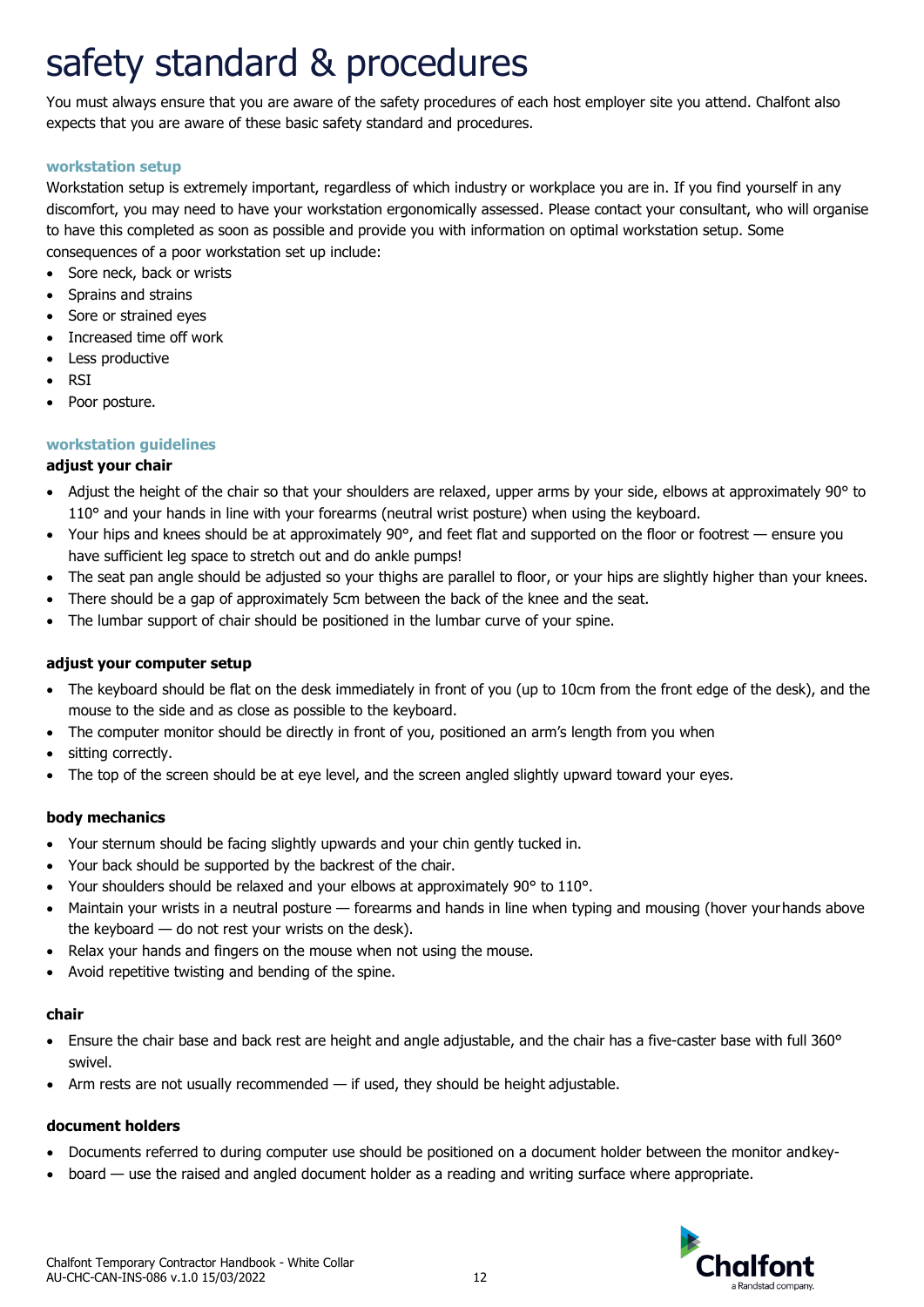

- Use a separate keyboard and mouse.
- The laptop should be placed on a raiser so that the monitor is positioned at the appropriate height and viewing distance.

#### **telephone use**

- Position the telephone on your non-dominant side to enable you to take notes with your dominant hand.
- For frequent or prolonged telephone use, a headset should be used to avoid cradling the phone.

#### **keyboard & mouse use**

- If using gel wrist rests, rest your palms on them while resting from keyboard or mouse use do not place your wrists on the rest.
- Touch typing is recommended software programs to teach touch typing are available.
- If you have an injury on your dominant side, try using the mouse or a separate numeric keypad with your non-dominant hand. Learn keyboard shortcuts to reduce mouse use.

#### **computer monitor & glare**

- If you are experiencing glare on your screen a monitor filter may be useful. Regularly clean the screen.
- Review the overhead lighting and blinds/curtains on windows.
- Position your monitor so the light source is overhead or at 90° to the monitor (ensure the light source is not behind or in front of the monitor).

#### **desk space**

- Keep your desk clear of clutter.
- Frequently used items (e.g.: telephone, stationary items, documents) need to be positioned close to you, within easy reach.
- Ensure there is adequate leg space under the desk for leg stretches, and to ensure you are always able to sit directly in front of the work at hand.

#### **maintenance**

• Ensure equipment is working efficiently and/or regularly serviced/maintained/oiled. Eg: chair castors working correctly and gassed sufficiently with no leaks, and your mouse is gliding correctly and keyboard keys not sticking. Report any issues to your manager.

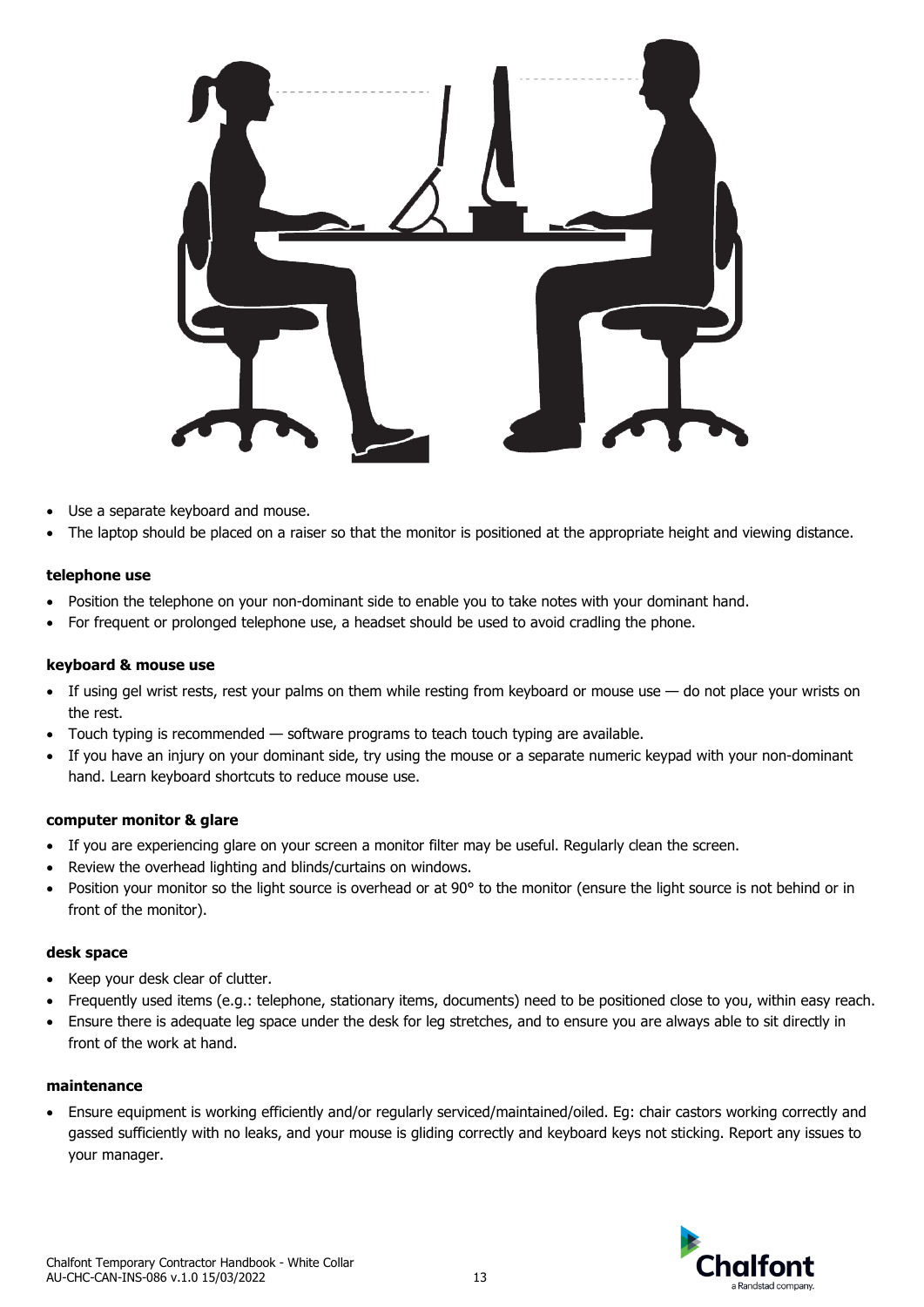#### <span id="page-13-0"></span>**manual handling**

Manual handling is the biggest single cause of workplace injuries and is a significant risk within our industry. Manual handling describes every day activities such as carrying, rolling, pushing, lifting and lowering loads. In any work environment, it is important to maintain safe manual handling procedures.

#### <span id="page-13-1"></span>**6 Steps to follow**

#### **Step 1 – Stop and Think**

- Is the weight, shape and load within your capacity? If not, use a mechanical aid or ask for help.
- Determine the best handling technique for the job ensuring it does not involve bending, twisting or reaching.
- Plan where you will place the load and check that the path is clear. For a long lift, such as shoulder to floor consider resting the load mid-way on a table or bench to change grip.

#### **Step 2 – Position your feet**

- Feet should be hip width apart, with one foot behind the load and the other beside the load in the direction of travel.
- Get as close to the load as possible.

#### **Step 3 – Bend knees and Keep Back Straight**

- Bend the knees and squat down.
- Never bend from the waist to pick up an object, no matter how small.
- Keep your back straight, maintaining it's natural curve.

#### **Step 4 – Get a firm grip**

- Try to keep your arms within the boundary formed by your legs.
- The best position and type of grip depends on the circumstances and individual preference; but must be secure.

#### **Step 5 – Lift with legs, keep back straight and load close to body**

- To lift the load use the powerful muscles of your legs and straighten your knees.
- Keep your head raised, chin tucked in and back straight. Move smoothly and slowly and keep the load close to your body so that less stress is placed on your back.
- Keep the heaviest side of the object next to your trunk.
- Change direction with your feet. Don't twist your body when turning to the side.

#### **Step 6 – Control lowering of the load**

- It is important to lower the load in a controlled manner. Bend your knees and keep your back straight.
- Do not release your grip until the load is securely in position

#### <span id="page-13-2"></span>**housekeeping**

Slips, trips and falls can be avoided with good housekeeping and common sense. For example, some common causes are:

- SLIPS: uncleaned spillages, greasy or wet floors, gripless footwear.
- TRIPS: poorly maintained floor surfaces, objects left lying on the ground (cables).
- FALLS: standing on chairs, tables, machinery or overreaching on ladders.

If you see any of these things, take a moment and rectify it. If you cannot rectify it, report it immediately to your supervisor and your Chalfont consultant as a hazard. Ensure that you keep your work areas clean and tidy and clean up as you go.

Failure to follow these steps, could lead to serious injury, namely:

- Back muscle strain
- Rupture or hernia
- Damaged discs

Equipment should be in good working order and appropriate for the work area. Any faults or damage must be reported immediately to the host and your Chalfont consultant

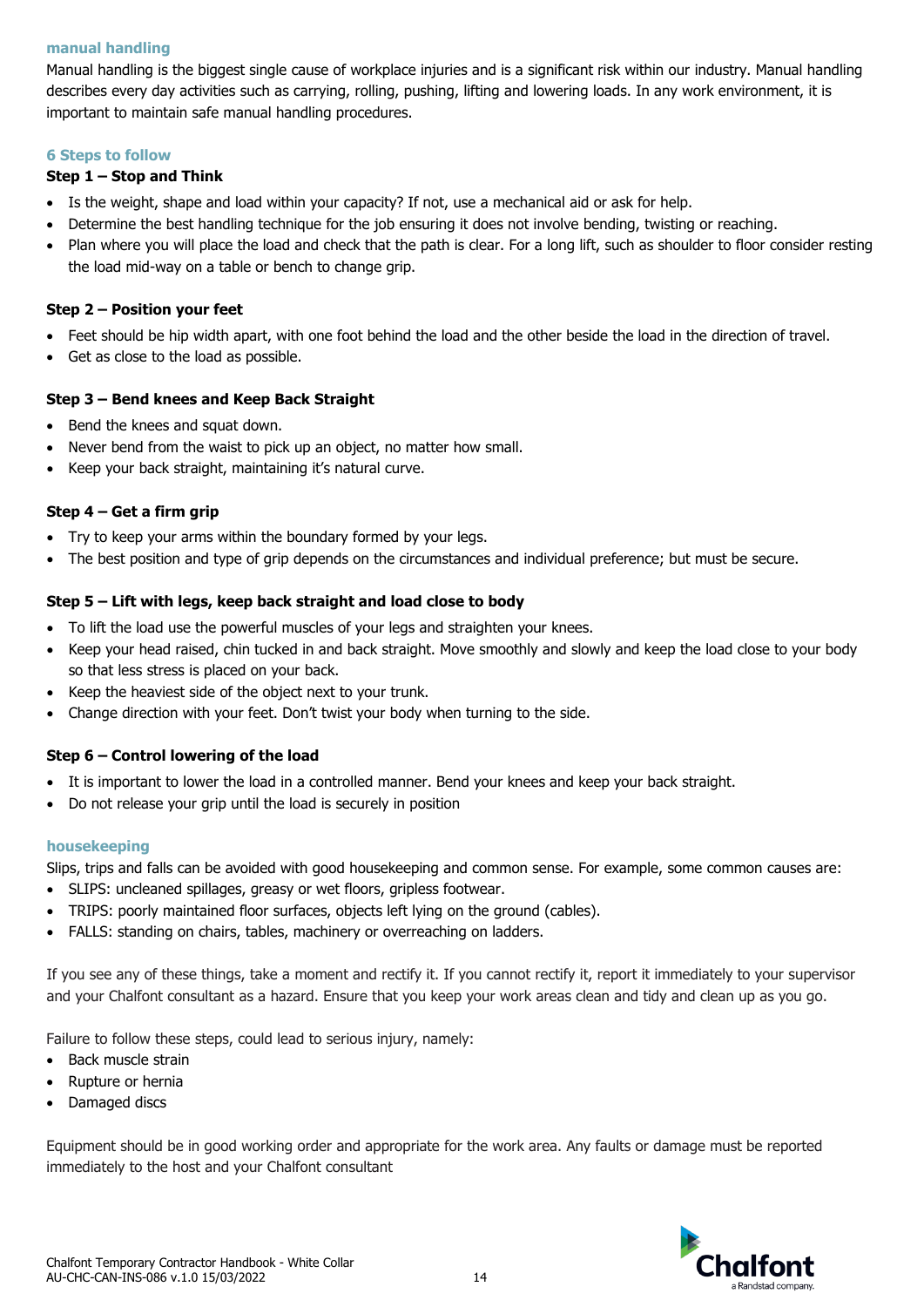#### <span id="page-14-0"></span>**fire safety**

At the commencement of an assignment you will receive training in the event of an emergency specific to that site. If you do not receive this, ask, or notify your Chalfont consultant.

#### <span id="page-14-1"></span>**electrical safety**

Keep an eye out for electrical hazards, including:

- Cracked or faulty insulation
- Equipment that is overheating
- Damp or humid conditions

Always adopt safe work practices when dealing with electricity. If you have wet hands, clothing or equipment, then dry before use. Make sure you wear oil resistant, non-conductive footwear.

Most work sites have implemented an electrical safety program within each workplace. This covers:

- Provision of safe electrical appliances.
- Electrical tagging of electrical appliances after testing to ensure compliance.
- Regular inspections of electrical appliances within the workplace.

These cover guidelines that state:

- Non-approved electrical appliances must not be brought onto the workplace.
- Any instruction for the safe use of electrical appliances MUST be followed.
- Any electrical appliance MUST be tested and tagged prior to being used.

Any electrical equipment not supplied by the host employer, for example, personal mobile phone chargers, must NOT be brought into the workplace and used unless inspected.

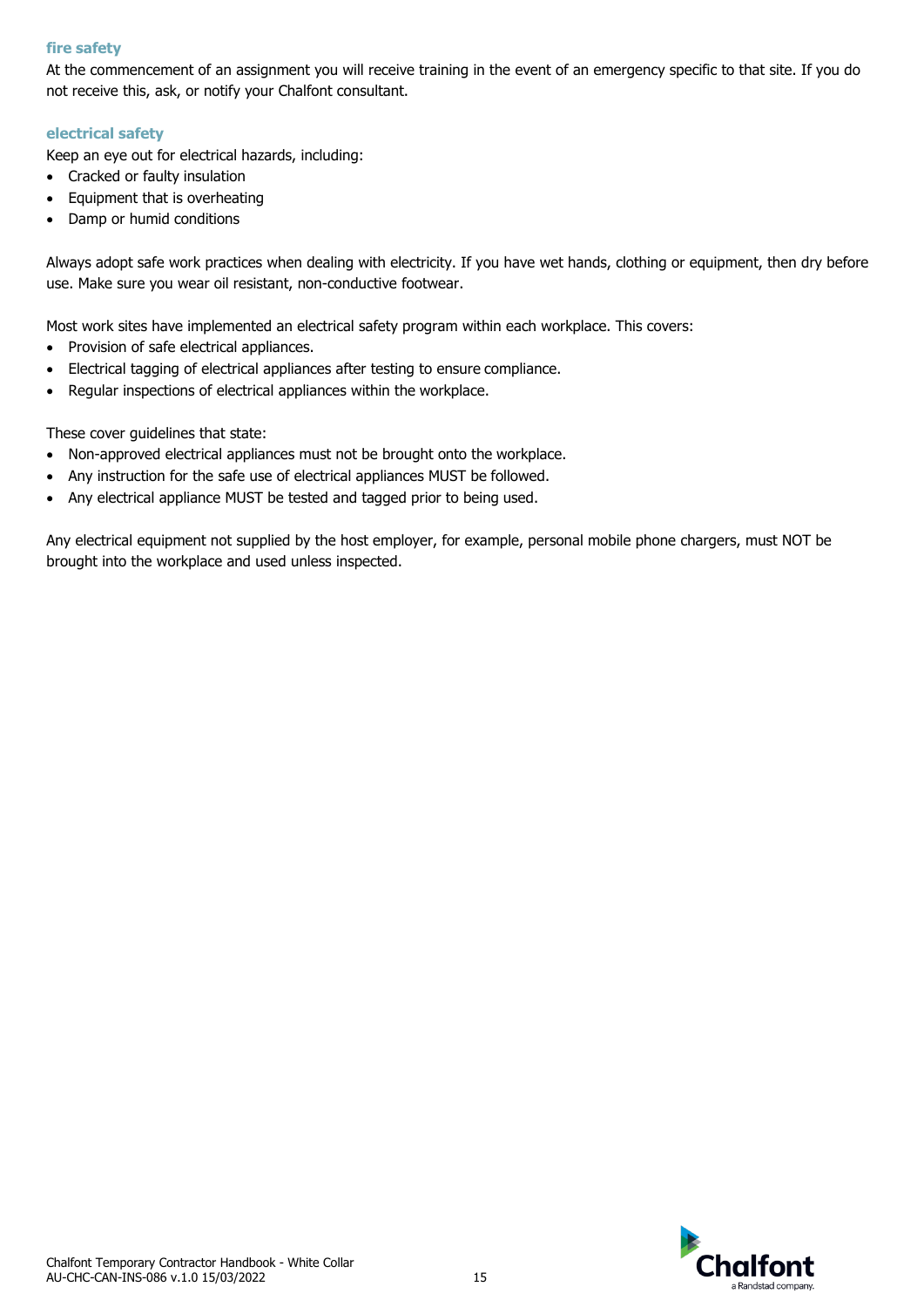## <span id="page-15-0"></span>working from home

You may be required to work from home either at the start or during your assignment. You must notify your consultant when you are required to work from home (whether by choice or a direct request by the Host Employer).

Even if you are working from home you must maintain a safe home office environment, including good workstation setup. You may need to borrow equipment from the Host Employer or discuss what is required with your consultant to comply with good ergonomic practices. Items may include a chair, monitor, keyboard, mouse, laptop riser and document holder.

It is important to follow good work practices even when at home. If you are going to be home for a while you should discuss your day to day schedule with your manager and consultant to ensure you create a routine that is safe and enables you to take appropriate breaks.

#### <span id="page-15-1"></span>**working from home tips**

Here are some tips to follow when working from home:

#### **1. Have a schedule**

Establish real work hours and stick to them.

#### **2. Schedule in breaks**

Consider your periods of high productivity and schedule in breaks accordingly. Make sure you stand up and stretch throughout your work day.

#### **3. Have a routine that works for you**

For some workers this is a morning coffee; for others it is reading the news, meditating or exercising before work.

#### **4. Dress for work**

You might not need to wear dress shoes, but wearing pyjamas can have negative impacts on your productivity.

#### **5. Have a dedicated office space**

Create a comfortable space away from distractions and consider adding personal items like indoor plants or photos of friends and family.

#### **physical activity**

- Take appropriate breaks to ensure repetitive actions are not continued for long periods.
- Breaks involve stretching and changing of posture and possibly alternating activity.
- Check you have a comfortable posture.
- Make sure any lifting, pushing or carrying type task is well within your physical capacity.
- Use trolleys or other mechanisms to move heavy and awkward items

#### **the work environment**

- Check the level of illumination and location of lighting fixtures are suited to the activity. Lighting level should be sufficient for visual tasks to be completed without eye strain. Greater illumination is generally needed for very fine visual tasks. Natural and artificial light sources should not create glare via reflection on the computer screen or working surface.
- Check if there are sufficient levels of ventilation and thermal comfort
- Check the location, height and other physical characteristics of furniture and computer/s are suited to the task and take into consideration other factor, for example, egress routes, direction of light source.
- Check walkways are clear of clutter and trip hazards such as trailing electrical cords, kids toys, etc.
- Check there is no damaged flooring (uneven tiles, pulled up carpet).
- Check there is a suitable storage for documents and books.
- Where possible, only use equipment that has been issued by your organisation and has recently been tagged and tested.

#### Chalfont Temporary Contractor Handbook - White Collar AU-CHC-CAN-INS-086 v.1.0 15/03/2022 16

#### **6. Ensure your snacks and meals are healthy**

Don't fill your pantry with temptation, and remember fruit, vegetables and whole grain items make great, healthy snacks. Unhealthy snacks can be distracting and make you feel tired.

#### **7. Remain connected with colleagues**

Communicate with your workmates and schedule regular catch-ups for work and social purposes.

#### **8. Know when work life stops and personal life begins**

Shut your computer down and turn off your email notifications at the end of your work day.